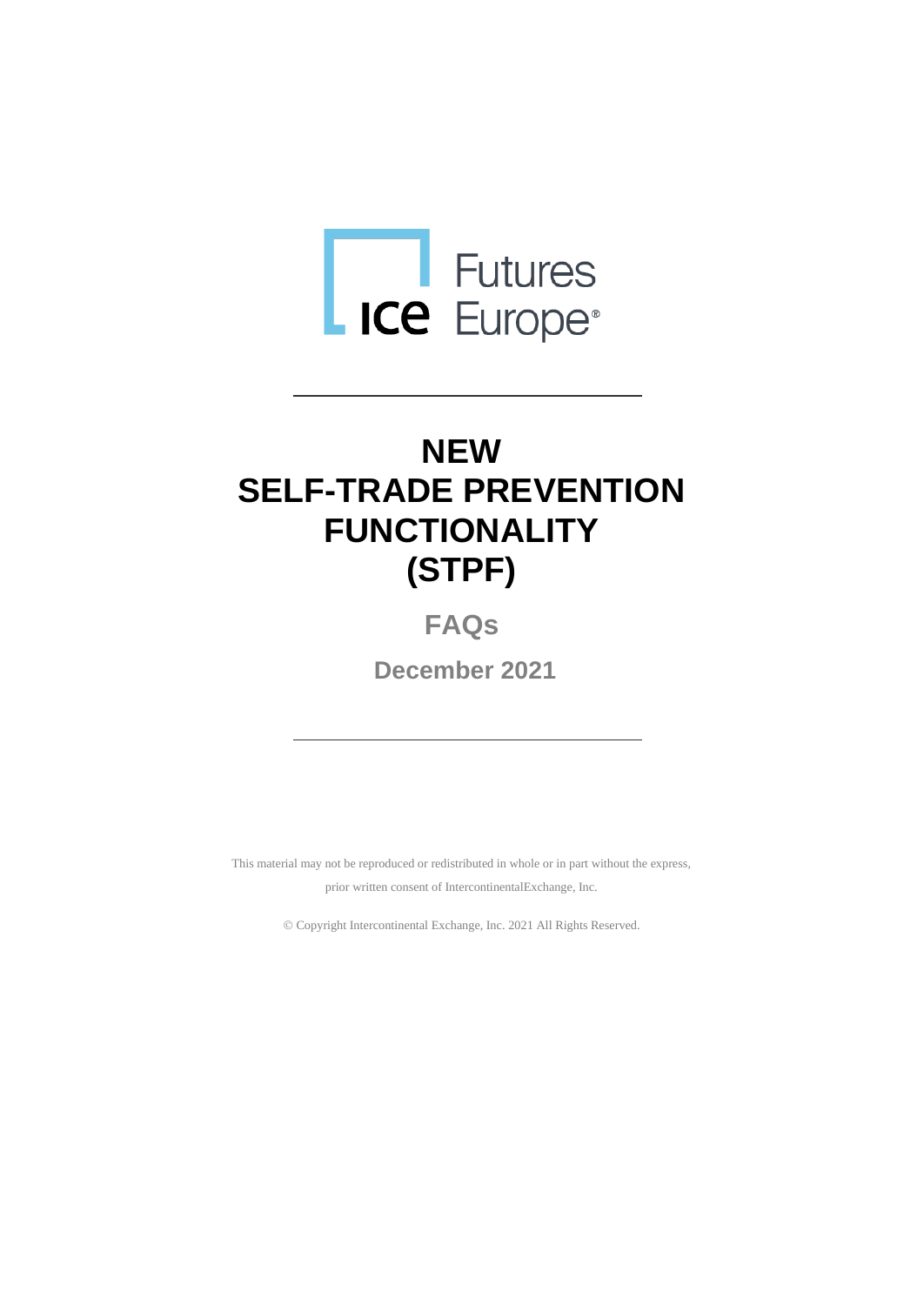# **1) What is Self -Trade Prevention Functionality ("STPF")?**

STPF resides within the ICE trading engine and provides various automated configurations to prevent self-trading of orders entered with the same STPF ID. This may include orders entered within the same trading firm, or across trading firms. Trading firms manage their STPF ID through ICE's proprietary user portal. Further description of the STPF is contained within the Self-Trade Prevention Policy which can be found [here.](https://www.theice.com/publicdocs/futures/IFEU_Self_Trade_Prevention_Policy.pdf)

Note that this FAQ document relates to the updated STPF introduced in March 2021. The legacy STPF will be retired a later date, and therefore is not described in this document. It is therefore important for companies to begin migrating to new STPF in the near future.

The STPF permits selection of any one of the following actions to occur when the matching engine detects a potential self- trade:

Reject Taking Order (RTO) – If a new incoming bid/offer would result in a selftrade match with a resting offer/bid, the incoming bid/offer (or "Taking Order") will be automatically rejected.

Reject Resting Order (RRO) – If a new incoming bid/offer would result in a selftrade match with a resting offer/bid, the resting bid/offer (or "Resting Order") will be automatically cancelled.

Reject Both Orders (RBO) – If a new incoming bid/offer would result in a selftrade match with a resting offer/bid, both the Taking Order and Resting Order will be automatically cancelled.

In situations where the selected action is different for the Resting Order and the Taking Order, the action selected for the Taking Order will prevail. If no selection has been made for a given STPF ID, then RRO will be the default action.

# **2) Who is required to use STPF?**

The use of STPF is mandatory on ICE Futures Europe ("IFEU") markets for:

- $\circ$  Proprietary traders with direct electronic access who utilise algorithmic trading applications. "Proprietary traders" is defined as an entity (company or individual) that trades for its own account, and which does not trade for customer/client accounts.
- $\circ$  Participants in IFEU Liquidity Provider Programmes that contain either a cash pool or a fee credit pool.

For these participants, migration to the new STPF must occur no later than 01 February 2022. The Exchange may, at its discretion, make STPF mandatory for other entities as well.

All market participants are encouraged to utilise STPF in a manner that is appropriate to the nature of their trading operations and organisational structure. Firms should document the rationale for the level of STPF set within their organisation and be able to produce such documentation upon request from the Exchange. For example, if firms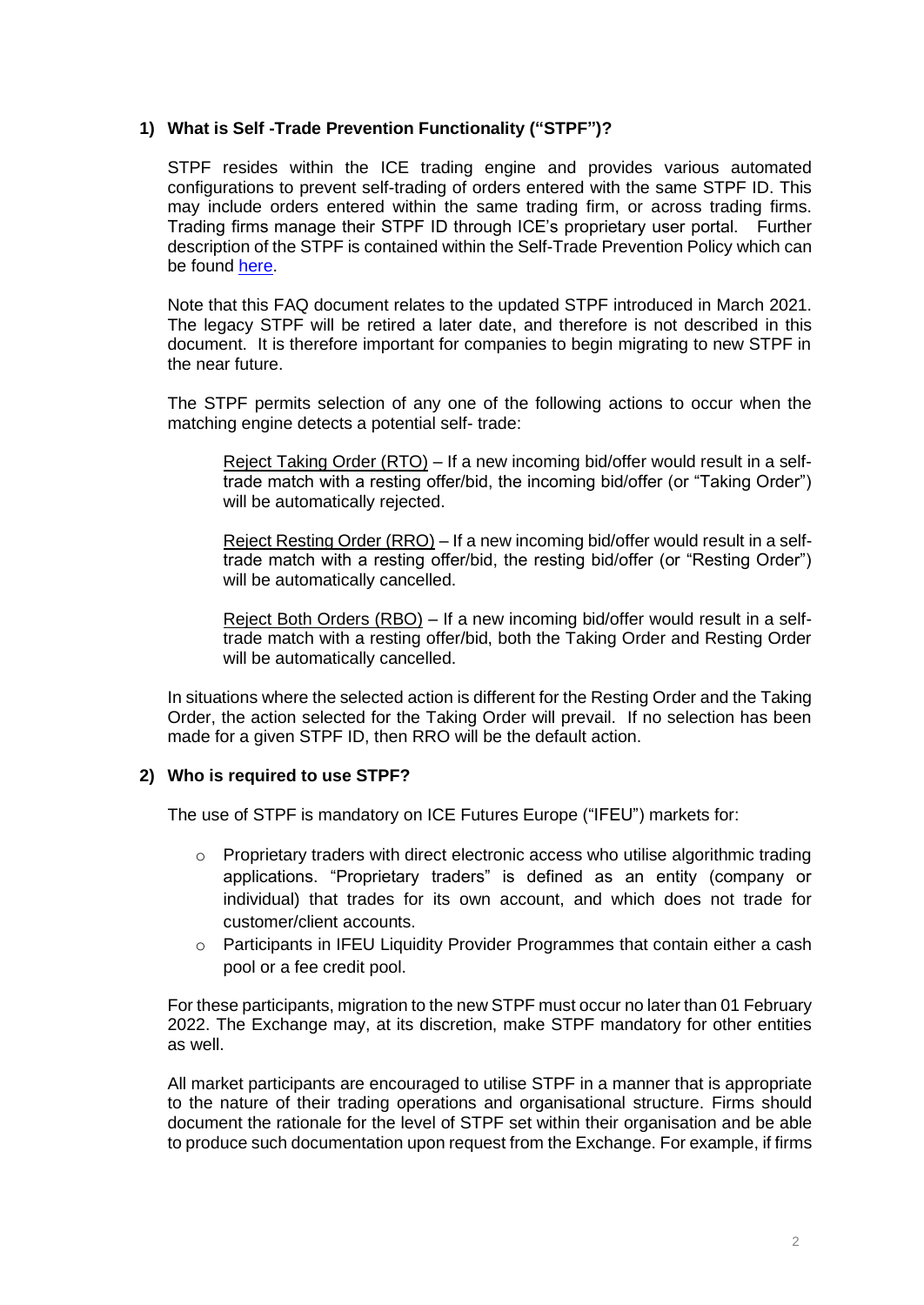determine to provide desks that are pursuing genuinely independent strategies with their own STPF IDs, they must be able to produce documentation demonstrating that each such desk is operating independently.

#### **3) How is STPF set-up and administered?**

Unlike the prior version of STPF, the updated STPF is required to be set up and administered by trading firms themselves. Specifically, trading firms create an STPF ID that can be deployed for any of its traders, and/or on specific orders. Trades are prevented between any outright orders with the same STPF ID, as well as between same-spread-to-same-spread orders with the same STPF ID. This occurs whether the orders are entered by the same trading firm or trader on both sides, or different trading firms or traders, as STPF ID uniqueness is enforced across trading firms.

For FIX users, the STPF ID is contained in Tag 9821 (SelfMatchPrevention ID), and the STPF instructions (RRO; RTO; RBO) are contained in Tag 9822 (SelfMatchPreventionInstruction). The STPF ID must be all numbers, and between one and seven characters in length.

To ensure uniqueness across trading firms, the firm that first creates an STPF ID is able to generate a "token" value for that STPF ID. Any subsequent firm who attempts to create the same STPF ID will need to obtain the token from the original firm, before they can adopt the common STPF ID. For example, if STPF ID 12345 has been created by one company, it may only be used by other companies via the sharing functionality.

STPF IDs are created and managed through a new portal, located in the ICE Identifier Admin ("IIA") interface. A detailed user guide for the new STPF management portal can be found [here.](https://www.theice.com/publicdocs/STPF_User_Guide.pdf)

STPF IDs must be set up at least one trading session prior to the intended usage, to allow them to be incorporated into the ICE Trading System. A bulk upload facility exists, as noted in the user guide. Orders containing an STPF ID that is not registered in IIA will be rejected.

# **4) Who has access to the STPF portal?**

All trading entities with access to the ICE Identifier Admin ("IIA") interface will have access to the STPF portal. This is similar to access for the Authorised Trader Management System ("ATMS").

# **5) Who has responsibility to ensure STPF IDs are populated?**

Operational responsibility to create an STPF ID and populate it on orders resides primarily with the entity with access to IIA and the STPF portal. Please review the relevant Rules to determine which entity(ies) may have responsibility to ensure STPF IDs are populated correctly. Where appropriate, Members should check with their clients that the STPF is enabled.

#### **6) What account information is shared between companies using an STPF ID?**

Any company that registers an STPF ID with a token is able to view the beneficial owner and account information originally assigned to the STPF ID, as entered by the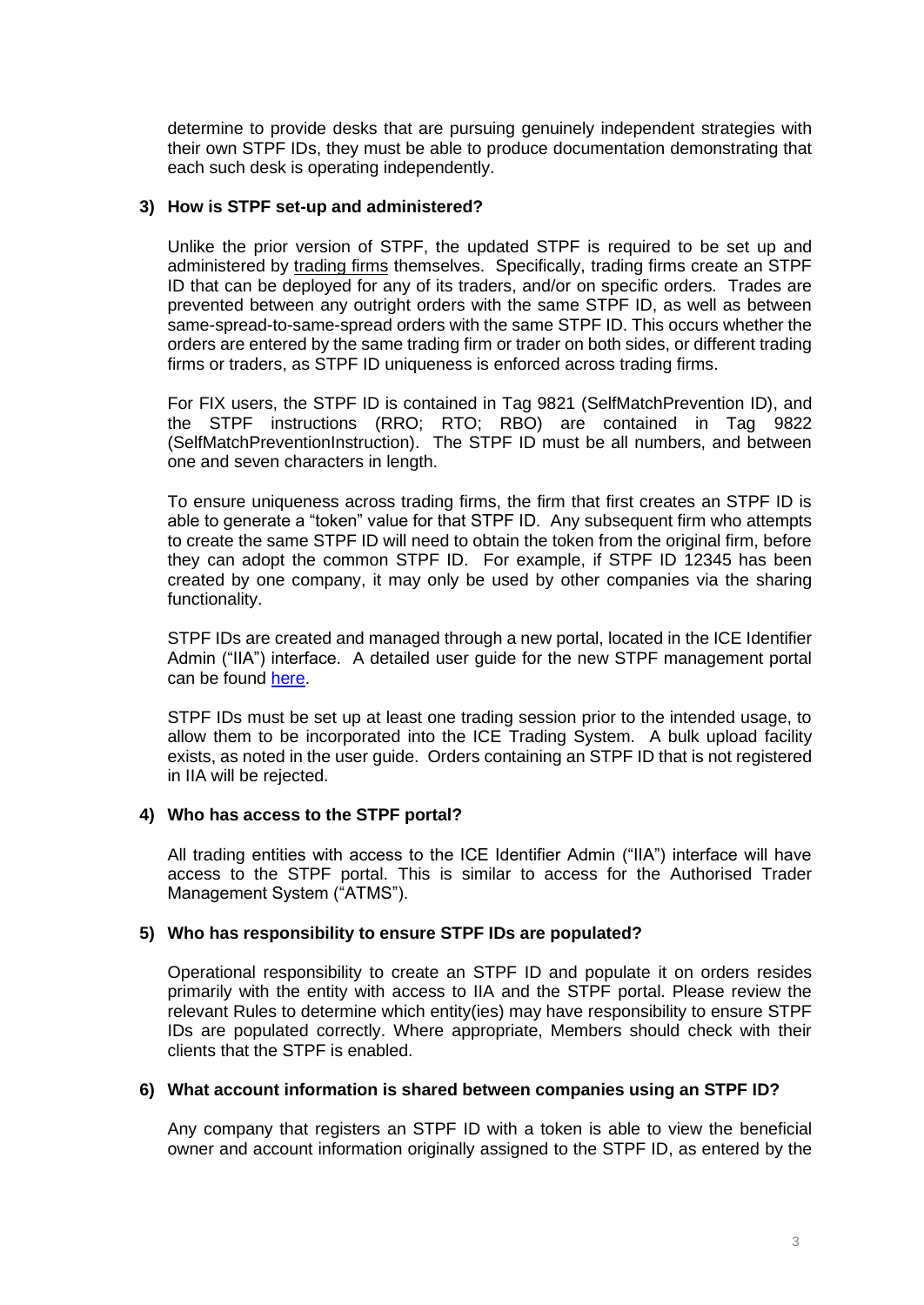original company that created the STPF ID. Furthermore, only the original company that registered the STPF ID is able to edit this reference data. This is irrespective of whether the STPF ID is shared with another company.

#### **7) What audit information is available for any IDs that are shared?**

Audit information is available for all STPF IDs. Companies who share an STPF ID will be able to review that sharing activity, as will any company with whom they are affiliated under a common parent company by ICE User Admin. Companies who are not affiliated under a common parent company will not be able to see detailed STPF ID sharing activity. Unaffiliated companies will only be able to see that a token their company generated was used to register the STPF ID. Questions regarding unaffiliated company sharing activity for a specific STPF ID should be directed to ICE Help Desk.

#### **8) Will the use of the STPF create any delay while checking for potentially matching orders?**

No. Since the functionality operates at the trading engine level, there is no latency introduced, regardless of whether the functionality is active or not.

#### **9) Will the STPF prevent outright orders from matching spread orders?**

No, the STPF does not apply to derived orders from spreads or other strategies that trade against outright orders. Only outright-to-outright orders and spread to same spread orders will be prevented from self-trading.

#### **10) Will the self-trade prevention functionality pertain to off-exchange transactions entered through ICEBlock?**

No, the self-trade prevention functionality is only applicable to orders that are entered separately and directly in the electronic central limit order book market. However, please see the question below regarding Crossing Order functionality.

#### **11) How does STPF work with Crossing Order (CO) functionality?**

Unlike the prior version of STPF, the new STPF will prevent trades in the Crossing Order functionality of the ICE Trading System if one side of a Crossing Order could trade with the Central Limit Order Book ("CLOB"), and that side of the CO has an STPF ID that matches the order in the CLOB. The behaviour of STPF in a CO situation depends on the action specified on the CO (RRO; RTO; RBO). Specifically:

Under RRO, the resting order in the CLOB is removed, and the entire volume of the CO is able to cross. Note that, in absence of a specified action, RRO is the default action.

Under RTO, the entire CO volume on both sides is removed, and no cross occurs.

Under RBO, the resting order in the CLOB is removed, as is the entire CO volume on both sides. No cross occurs.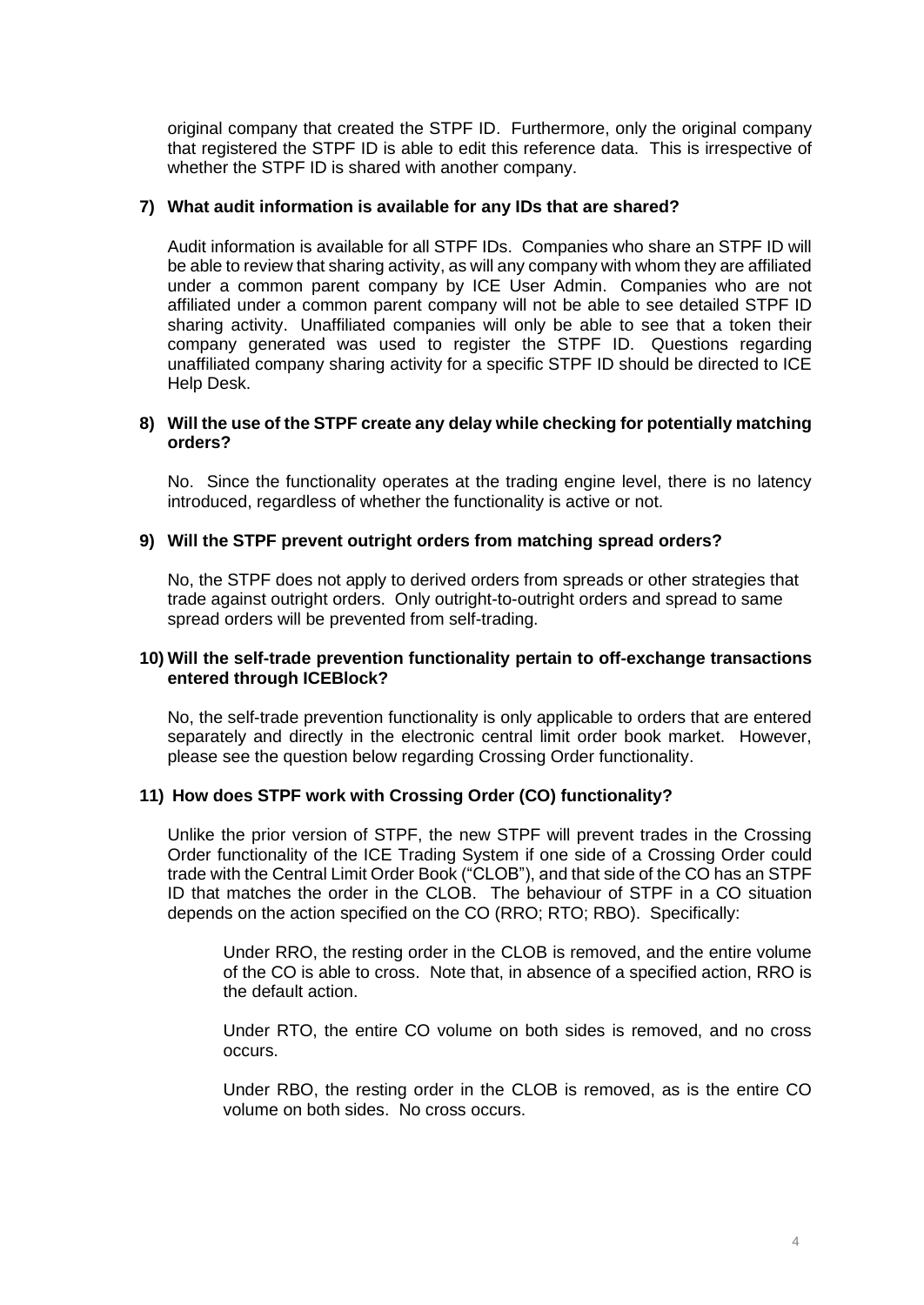Note that in a CO situation, the CO is always considered the Taking order. In addition, as noted previously, the STPF instructions on the Taking order are always used to determine STPF behaviour.

For example: a CO is entered for 50 contracts at the price of 2, with STPF ID 12345 on the bid and no STPF ID on the offer. At that time, the CLOB reflects a best bid at the price of 1 for 5 contracts and a best offer at the price of 2 for 10 contracts. The resting 10 lot offer at the price of 2 has the same STPF ID 12345 (as the bid within the CO). Upon expiry of the CO wait time, the following outcomes would occur:

RRO: Resting best offer in CLOB with STPF ID: 12345 is deleted. All 50 contracts of CO cross, provided no other bids/offers are better in the CLOB.

RTO: Entire CO is deleted. The resting best offer at 2 in the CLOB with STPF ID: 12345 remains active.

RBO: Entire CO is deleted, as well as the best offer at 2 in the CLOB with STPF ID: 12345.

#### **12) Will a modification of the terms of an existing order be recognised and treated as a new order for purposes of the self-trade prevention functionality?**

Yes. For example, assume an order to buy 1 August WTI @ 95.20 is submitted for STPD ID #1234567 and an hour later, an order to sell 1 August WTI @ 95.25 is submitted for STPF ID #1234567. If the price of the Buy order is later modified to 95.25, the system will recognise the price modification as a new bid. If such modification results in the new bid matching the existing offer for STPF ID #1234567, the functionality will prohibit those orders from matching. In this scenario, the modified bid is treated as the Taking Order for purposes of determining which order will be cancelled by the system.

#### **13) If a bid/offer is submitted to the trading engine at the same price as a resting offer/bid that would result in a self-trade if matched, would one or both of the orders be automatically cancelled?**

If the resting order has the top priority in the order book, and would result in a selftrade against the entire quantity of the inbound opposing order, then the appropriate RTO, RRO, or RBO functionality will be employed, and the relevant order (RTO; RRO) or orders (RBO) will be cancelled entirely. However, if the resting order is not the top priority order for the full volume of the inbound order, then any partial fills against unrelated parties will be permitted to occur prior to cancellation of the balance of the inbound order.

For example: Assume best bids are: \$39.50 (10) – oldest in FIFO queue – STPF ID 1234567 \$39.50 (5) – second oldest in FIFO queue – STPF ID 7654321

Scenario 1:

Trader enters an order to sell **5** at \$39.50 under STPF ID 7654321. This order is accepted, as it will trade entirely with the oldest buy order (for STPF ID 1234567). The other buy order (for STPF ID 7654321) remains in the order book, at the same FIFO priority.

Scenario 2: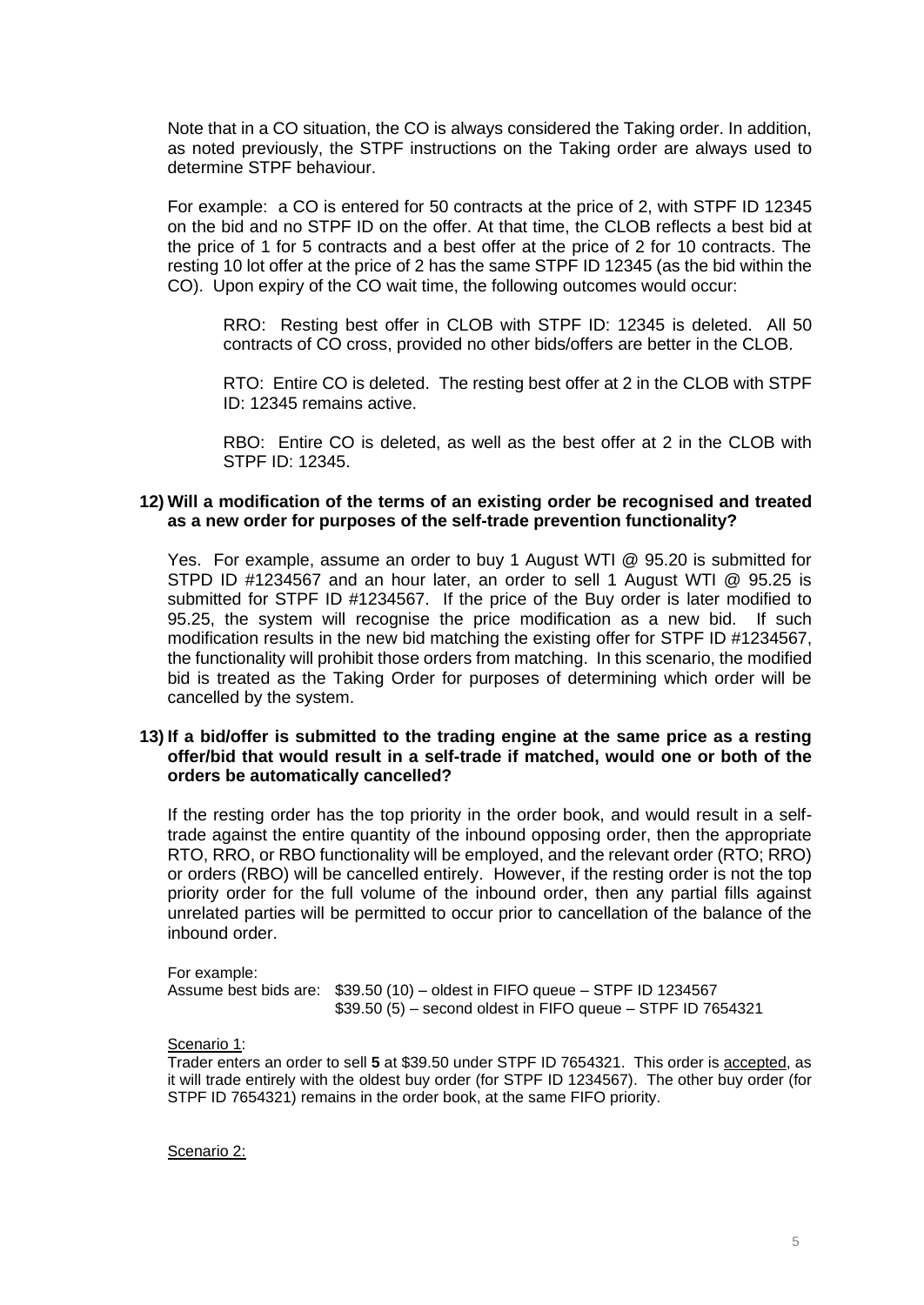Trader enters an order to sell **12** at \$39.50 under STPF ID 7654321. The STPF functionality is employed (RTO, RRO, or RBO), because a portion of the sell order would otherwise cross with the buy order for STPF ID 7654321.

The specific outcomes would be as follows:

- RTO: 10 lots of the sell order would execute, and the 2-lot balance would be rejected. Buy order for STPF ID 7654321 remains in the order book, at the same FIFO priority.
- RRO: 10 lots of the sell order would execute. The entire resting buy order of 5 contracts for STPF ID 7654321 would be cancelled and the 2-lot balance of the sell order would rest in the book.
- RBO: 10 lots of the sell order would execute, and then both the entire resting bid of 5 lots for STPF ID 7654321 and the remaining 2 lot offer would be withdrawn.

#### **14) Are the RTO, RRO and RBO available for all future and option orders?**

No. The choice of RTO, RRO & RBO alternatives is available for futures orders only. For **Option** markets, RTO is employed regardless if STPF is set to RRO or RBO.

#### **15) Will a firm be required to utilise STPF if it has its own internal system?**

Yes, entities required to use STPF must use it regardless of any internal systems they may have. Additionally, firms may continue to employ their own internal systems for preventing self-trading activity, if they choose. Please refer to question #2 for further guidance on whether you are required to have STPF enabled.

#### **16) Will I be provided a report of my firm's orders that were cancelled due to the STPF?**

The Exchange is not providing any STPF reporting at this time. However, firms should continue to monitor their order activity and identify ways to reduce self-trading activity in compliance with Exchange rules. Users will receive order cancellation notifications when their orders are cancelled as a result of the STPF. Examples of this notification are below:

- RTO Trader receives the STPF rejection notice regarding their new (taking) order. If the resting order is from a different trader, that trader does not receive a separate notice that their order caused a new order to be rejected.
- RRO Trader receives the STPF removal notice regarding their existing (resting) order. If the new (taking) order is from a different trader, that trader does not receive a separate notice that their order caused a resting order to be removed.
- RBO Trader receives a STPF rejection notice on the new (taking) order, and a STPF removal notice for the existing (resting) order. If the orders are from different traders, each one only receives the notice that is applicable to their order.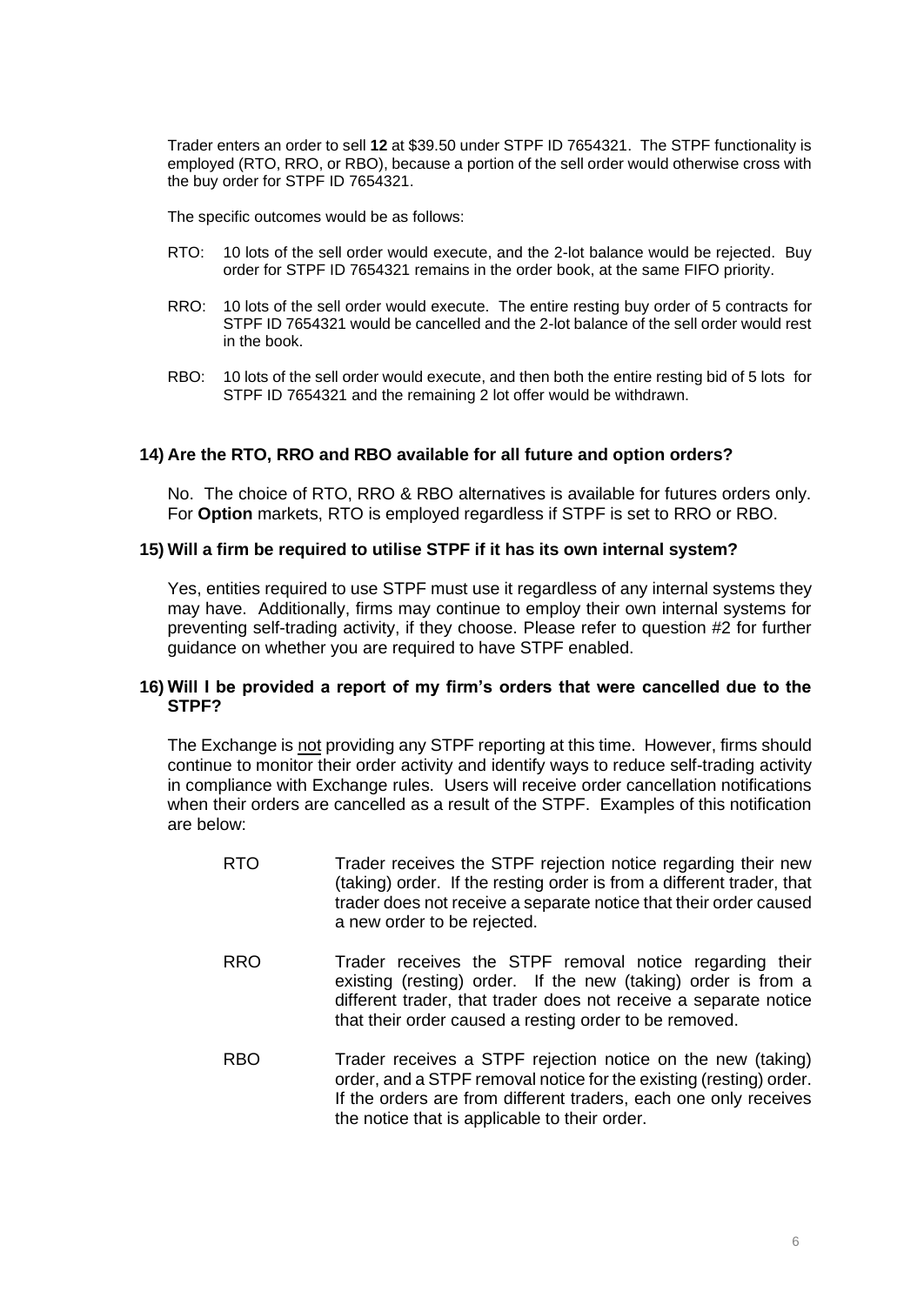# **17) How are STPF IDs associated to an order?**

Unlike the legacy STPF, which was facilitated by ICE User Admin, the new STPF is facilitated by trading firms themselves. Trading firms create the STPF IDs they wish to employ, and then apply them to their traders as desired.

For WebICE, a trading firm can apply a single STPF ID to all orders entered by its traders, or it can make available all its STPF IDs to its traders via a dropdown menu in the order entry screen.

Note that WebICE allows a trader to vary STPF on/off in their User Preference settings. Functionality varies on FIX interfaces, some of which can populate the STPF ID downstream on an order. In either case, companies with mandatory STPF requirements should ensure they review their traders' activities regularly to ensure STPF IDs are being populated as required. Additionally, if any trader disables the functionality and ultimately transacts opposite itself or an affiliated party, these actions may result in a potential violation of Exchange wash trade rules.

Please see the STPF User Guide, speak to your ISV, or speak to the ICE Help Desk, for more information.

# **18) Can an STPF ID be shared between companies?**

Yes. Creation of STPF IDs is at the company level, and STPF IDs can be shared with other companies. Furthermore, generation of a "token" by the first company to create an STPF ID, and usage of that token by subsequent companies who wish to use that same STPF ID, must occur irrespective of whether the companies are affiliated or not.

Note that tokens can also be generated by subsequent companies (who themselves received a token for the STPF ID), allowing them in turn share the ID with other companies, creating a hierarchy of sharing for a given STPF ID.

For example, Company A wants to share an STPF ID with Companies B and C. Company A generates a token for Companies B and C to use. Subsequently, Company B wants to share the same STPF ID with Company D. Company B has two choices: (1) Generate its own token, for Company D to use to activate the STPF ID, or (2) Provide to Company D the original token generated by Company A to activate the STPF ID. In either case, all of Companies A, B, C, and D are using the common STPF ID.

Tokens are valid for one week from the date of their creation.